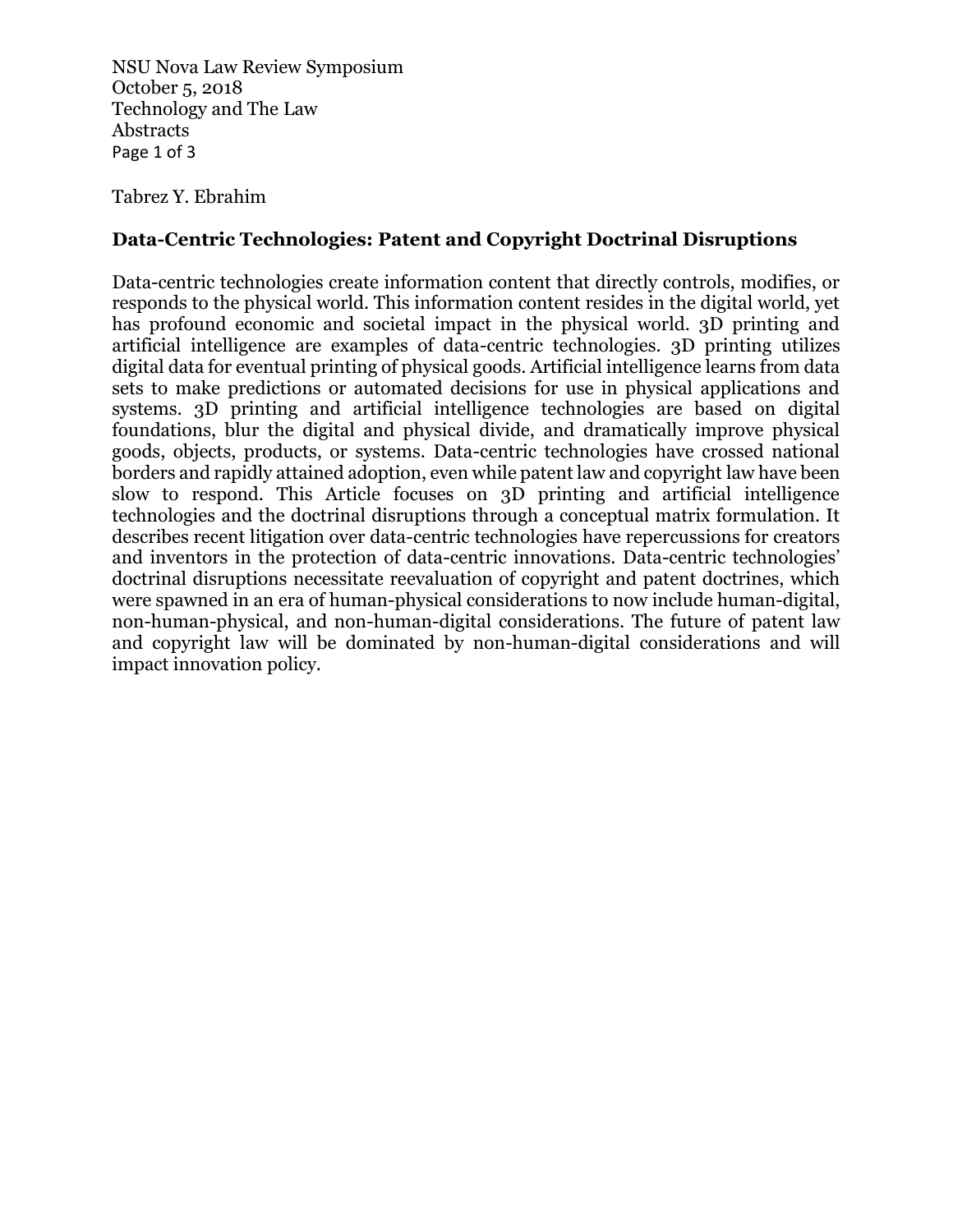NSU Nova Law Review Symposium October 5, 2018 Technology and The Law Abstracts Page 2 of 3

Tracy H. Pearl

## **COMPENSATION AT THE CROSSROADS**

## AUTONOMOUS VEHICLES & ALTERNATIVE VICTIM COMPENSATION SCHEMES

Fully autonomous vehicles will become available to consumers within the next five to seven years. Experts predict that these vehicles will be drastically safer than their humandriven counterparts and will save thousands of lives each year in the United States alone. However, crashes will still occur, and when they do, they will raise unique and troubling issues about liability and fault that both negligence and products liability jurisprudence are not yet well-suited to handle.

Whether the civil justice system can adjudicate autonomous vehicle crash cases fairly and efficiently impacts (a) whether manufacturers can afford to produce these vehicles or whether the cost and magnitude of litigation surrounding them will destroy their market, (b) whether consumers will adopt this new technology, and (c) the rate at which they will be willing and able to do so. These issues, in turn, have an impact on how many lives can be saved on U.S. roads each year. It is thus imperative to design a method of compensating victims, protecting manufacturers, promoting innovation, and giving courts time and space to develop jurisprudence applicable to this technology if we wish to reap the profound benefits that fully autonomous vehicles stand to offer.

While filing a lawsuit in the civil justice system will always be an option for victims of autonomous vehicle crashes, a specially designed, no-fault victim compensation fund offers a sensible way to address the issues identified above and to resolve these cases in a faster and less costly manner. While the use of victim compensation funds is a fairly recent phenomenon in the United States, these funds have been used with great success in a variety of situations and could be used successfully here.

In the model proposed in this paper, an autonomous vehicle crash victim compensation fund would be administered by the National Highway Traffic Safety Administration (NHTSA) and financed by a tax levied on the sale of all fully autonomous vehicles. Victims who wish to seek compensation from the fund would be able to do so via a simple claim form and an agreement to waive their right to sue. Manufacturers, in turn, would be required to participate in a data-sharing and design improvement program as a condition of receiving protection from the fund. This program would both assist NHTSA in gathering the information it needs to regulate autonomous vehicles and reduce the likelihood that a victim compensation fund would reduce manufacturer incentives to improve the safety of their vehicles. Participation by both victims and manufacturers would be voluntary, but the benefits of entering the fund would likely induce high levels of participation from both.